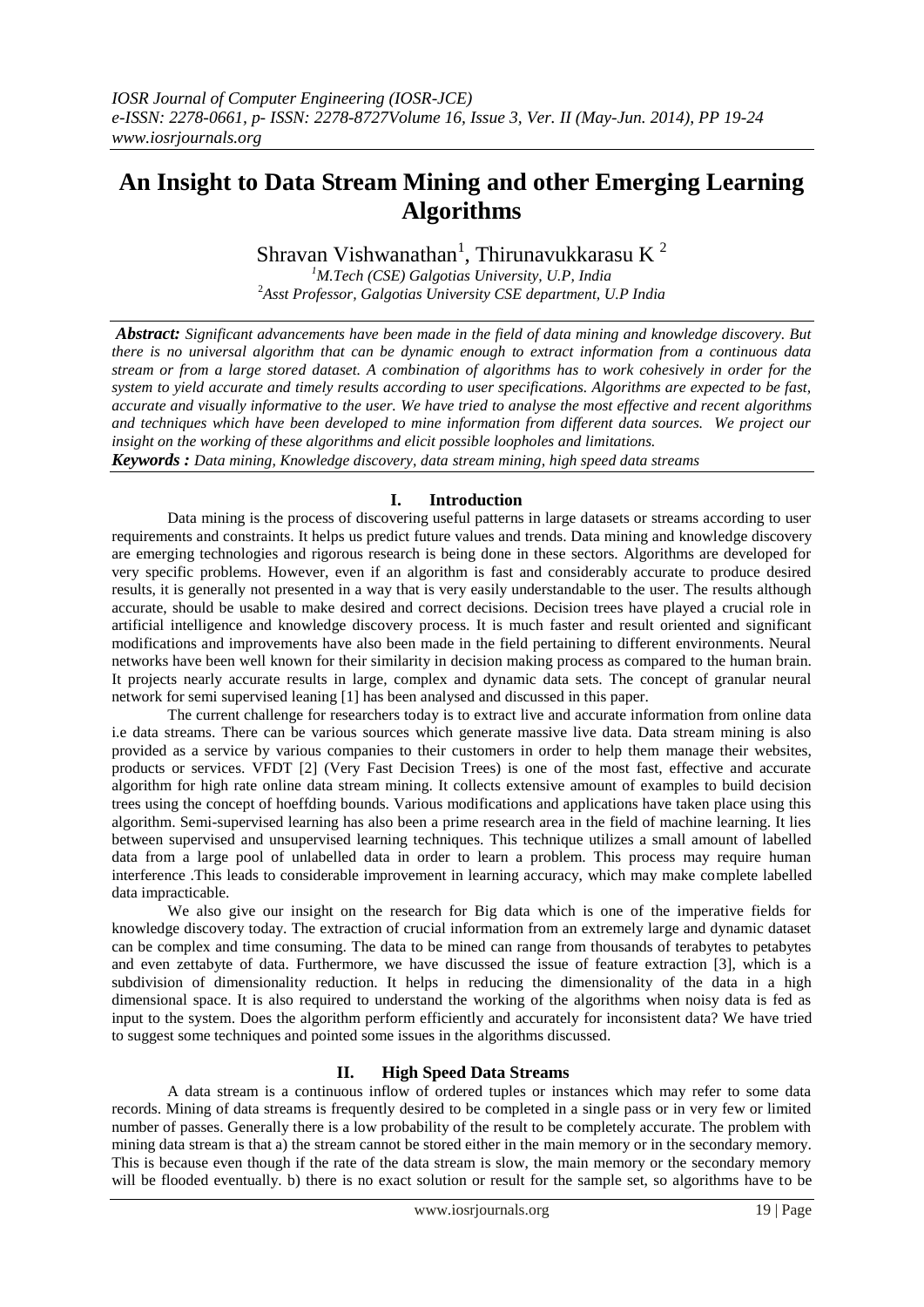designed to calculate nearly accurate results. This is because data stream incurs concept drift which results in statistical changes in the properties of the variable. This may result in lower accuracy in results as time passes.

VFDT(Very Fast Decision Tree learner) system proposed by P domingos *et al* ,(2000) [2] is considered to be one of the most fast and efficient online data learners. Many algorithms have been developed after this algorithm but VFDT and VFDT boot [1] in most cases outperforms other algorithms. The performance and accuracy is considerably better as compared to C4.5 learning system. The algorithm uses the concept of hoeffding bounds which helps the building of decision tree. VFDT is designed as a hybrid decision tree learner which is proficient in utilizing primary and secondary memory according to available system resources. It is adaptable and generates thousands of examples per second and builds decision tree in a constant amount of time and memory space. The system was initially tested on high volume web page requests. Furthermore, D.Panigrahi *et al,* (2010) [4] proposed a novel diversification algorithm to provide a concise, nearly accurate and relevant summary from a large data stream.

Although, it is a theoretical technique but it aims to select apt features from the data stream to overcome the diversification problem. The algorithm is easily scalable and the theoretical analysis results in a 50% approximation ratio. The authors have assumed features of item set as i.i.d. But considering the data stream from a social networking site the data is heavily linked and linked data has an additional attribute of link. On relative analysis, linked data may be suggested to select more accurate features. Diversification algorithm may not be completely suitable for unsupervised learning. Modifying the algorithm to handle linked data can select accurate features, hence producing optimum results.

A system should be capable of controlling the amount processing data from the data stream in order to use recent and apt volume of data to statistically analyse the online system without flooding memory and over utilizing the secondary storage. This lead to the implementation of data windowing models [5] that limit the amount of processed data.



Figure 1: Types of data windowing models

From figure 1 fixed sliding window can be achieved by either two ways, a) include only the recent *n* data points b) project the recent *t* time units of data (*n* and *t* are constants). The size of the window should be accurate because, too narrow window will prove to be accurate but ineffiient in handling noisy data. A wider window will lead to inaccuracy due to the effect of concept drift. Adaptive window is a dynamic model that can adjust the size of the window based on incoming data and the user specified confidence value. The landmark model tracks the course of data point from a a pivot time value. It may not be efficient in data stream analysis but may have limited application with low volume data flow. Damped window model uses the concept of weights which are alloted to data points. The most recent data point is preferred to be allotted with the highest weight to have a greater influence on computation .This eliminates the notion of a boolean decision to include a point or not for analysis.

Kuen Fang Jea *et al,* 2010 [6] proposed a method to extract frequent item sets form a data stream with the help of sliding window protocol using combinatorial approximations. They introduced a novel SWCA (Sliding Window Combinatorial Approximation) and fair-cutter algorithm which helps in dynamic approximation of frequent item sets from a data stream. SWCA conceptually divides the window into segments and handles the sliding window in a segment-based manner. Whereas fair-cutter helps SWCA to dynamically approximate frequent item sets. The algorithm is scalable and the approximation is claimed to achieve high accuracy.

## **III. Semi-Supervised Learning**

Semi-supervised learning is a learning system which has cross characteristics of both supervised (Learning through labelled data) and unsupervised learning (learning through unlabelled data). This learning paradigm uses small amount of labelled data from a vast pool of unlabelled data to learn the system. This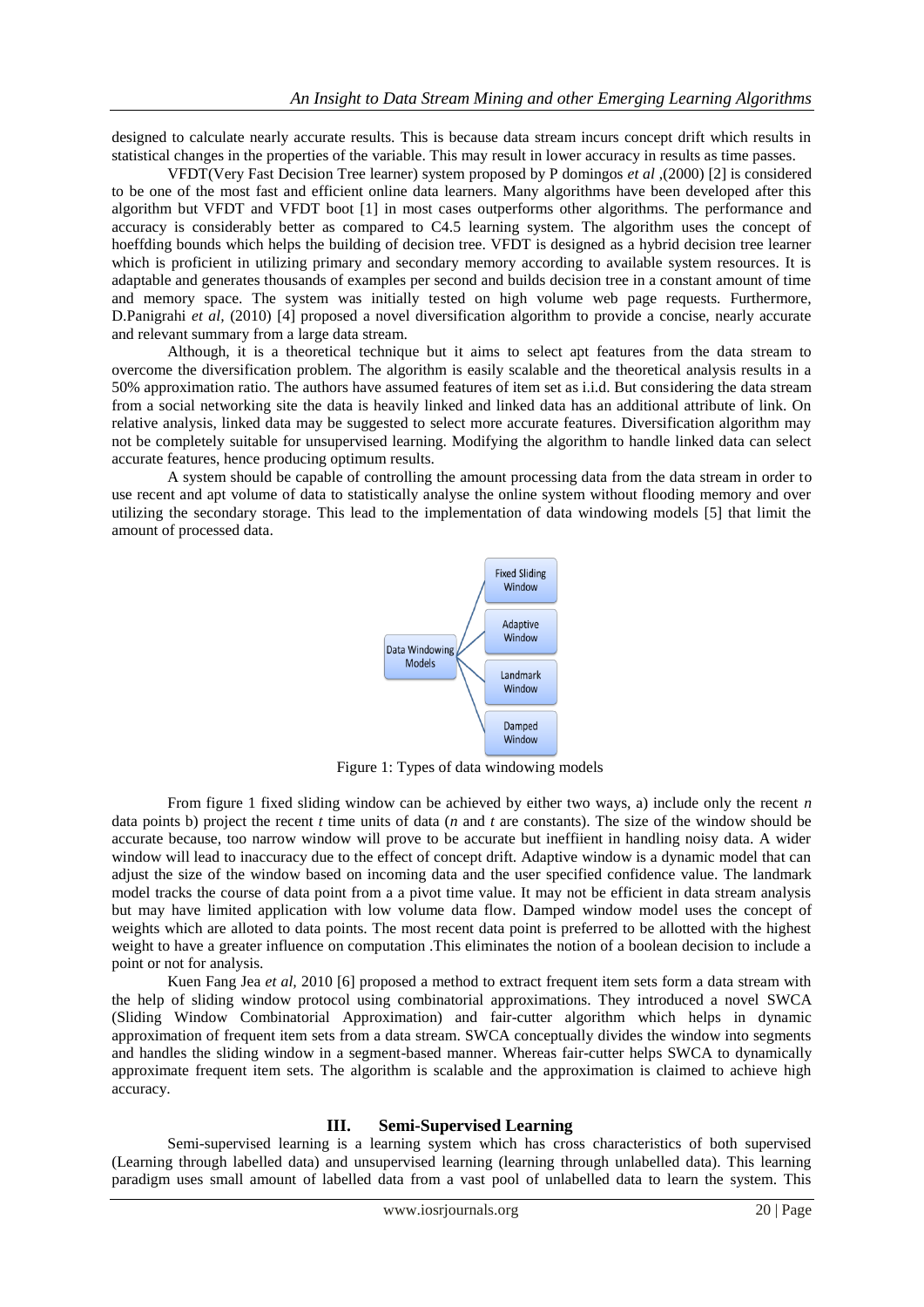considerably improves the performance of learning accuracy. Guagxia Li *et al*, (2012) [7] quoted the concept of TSVM [8] (Transductive Support Vector Machine) and graph based semi-supervised learning in their article, to improve the quality of a classifier with limited availability of labelled data. Since a two-view TSVM performs 10% better than a single view TSVM, a two-view TSVM is considered in order to improve classification result. A two-view TSVM projects multiple representations of the same data to improve the performance of the classifier. The algorithm performs well when the number of labelled data is small. The article was written for an alternate solution to detect spam product reviews from online forums. However, datasets may not be invariably available in advance. The algorithm discussed may not be suitable for high speed data streams, since the model has to be restarted every time a new data point occurs. Extreme skewness in the data may take more computation time greater computation time.

Interestingly, neural networks have also been one of the most intriguing and complex research areas in data mining. Learning a system through the concept of neurons and treating each node as a function can help in learning complex systems. Nodes are functions in layers that take a variable as input and generate a suitable variable as output that may act as feedback to other layers. Granular neural network [9], [10] is one subsection of neural network which focuses on the granularity of data rather than pure numerical data. It constructs analysable multi- sized local models using fuzzy neurons. The network is adaptable and can handle changes in online environments. Diel Leite *et. al* (2010) [11] introduced the concept of granular neural network for semisupervised data stream classification. The proposed eGNN (Granular Neural Network) uses the principle of semi-supervised learning and is based on null norm neurons to classify data. eGNN adapts to the learning environment as the system changes. It is capable of classifying data and handling concept drift with considerable efficiency. On performing various computations, neural network does not pick up the relations among the variables in data (example: A data stream from a social networking site). Neural networks tend to be more complex when processing very large data sets. Their accuracy decreases. Example, in order to predict the price of the stock, the network may need numerous inputs including the history of the company prices, current turnover, war conditions, natural calamities and so on. Considering the equation of updating module granularity discussed in the article

$$
\rho \, (new) = \rho \left( 1 + \frac{\theta}{H_G} \right) \rho (old)
$$

is the maximum size that information granules can consume in the feature space.  $\{\gamma...\gamma^{\Theta}\}\$ is the set of granules created after a certain number of steps  $H_G$ . In case of very large datasets (high speed data streams),  $H<sub>G</sub>$  may be very high to increase granularity steps. This may resist the system to adapt easily. Since the setup is performed on a small data set, there is little evidence to prove its efficiency in large and complex systems.

#### **IV. Mining Data Sets**

Data mining analysis and forecast of variable values on readily available and ordered data is a common practice done in various industries. A dataset is generated or arranged in the form of a table also known as a data matrix. Each column of the data table represents a variable and the each row entry denotes transition values of the variable called as datum. The data set as we know are stored in repositories for reference and statistical analysis. Characteristics of the dataset can be calculated mathematicall0y such as standard deviation and kurtosis. Having discussed the basic definition of a dataset, around 20% web queries are intended for local content. This kind of query retrieval can be satisfied by geo-positional technologies such as GPS and Wi-Fi. Websites like Google, Localpedia, Foursquare, Tripadvisor use spatial keyword query to search local restraunts, hotels, cafe [12],[13],[14]. They use this technology in order to return fast and relevant results. Each item is geo tagged with the help of GPS systems. Cellphones, cameras have a dedicated GPS chip which directly tags a photo or a video based on its position in a specific format when desired to be posted online. The content is then segregated and stored in local servers accordingly by the service provider. For e.g, When a common food item like "pizza", "burger" is queried in the search engine the query returns local restraunts nearest to the current location of the user. This example stated is referred as the Top-k spatial query retrieval. Dingming Wu *et. al* (2012) [15] proposed a novel algorithm known as the joint Top-k spatial keyword processing for efficiently processing multiple heavy load queries. It is an index structure for joint processing of Top-k spatial keyword processing. They introduced three algorithms W-IR index structure, W-IBR tree(Inverted Bitmap in Word Partitioning) and GROUP Algorithm. The W-IR algorithm partitions keyword first and then partitions data objects based on spatial locations unlike IR- tree. It can match queries better than IR-tree. Using inverted bitmaps in W-IR tree reduces storage space and saves I/O during query processing. GROUP algorithm on top of W-IBR is the most efficient for processing joint Top-k spatial keyword processing.

Robert J Bayardo *et.al* (2012) [16] introduced two algorithms to find out extermal (maximal and minimal sets) sets from large data sets with the help of minimal storage and processing. The algorithm focuses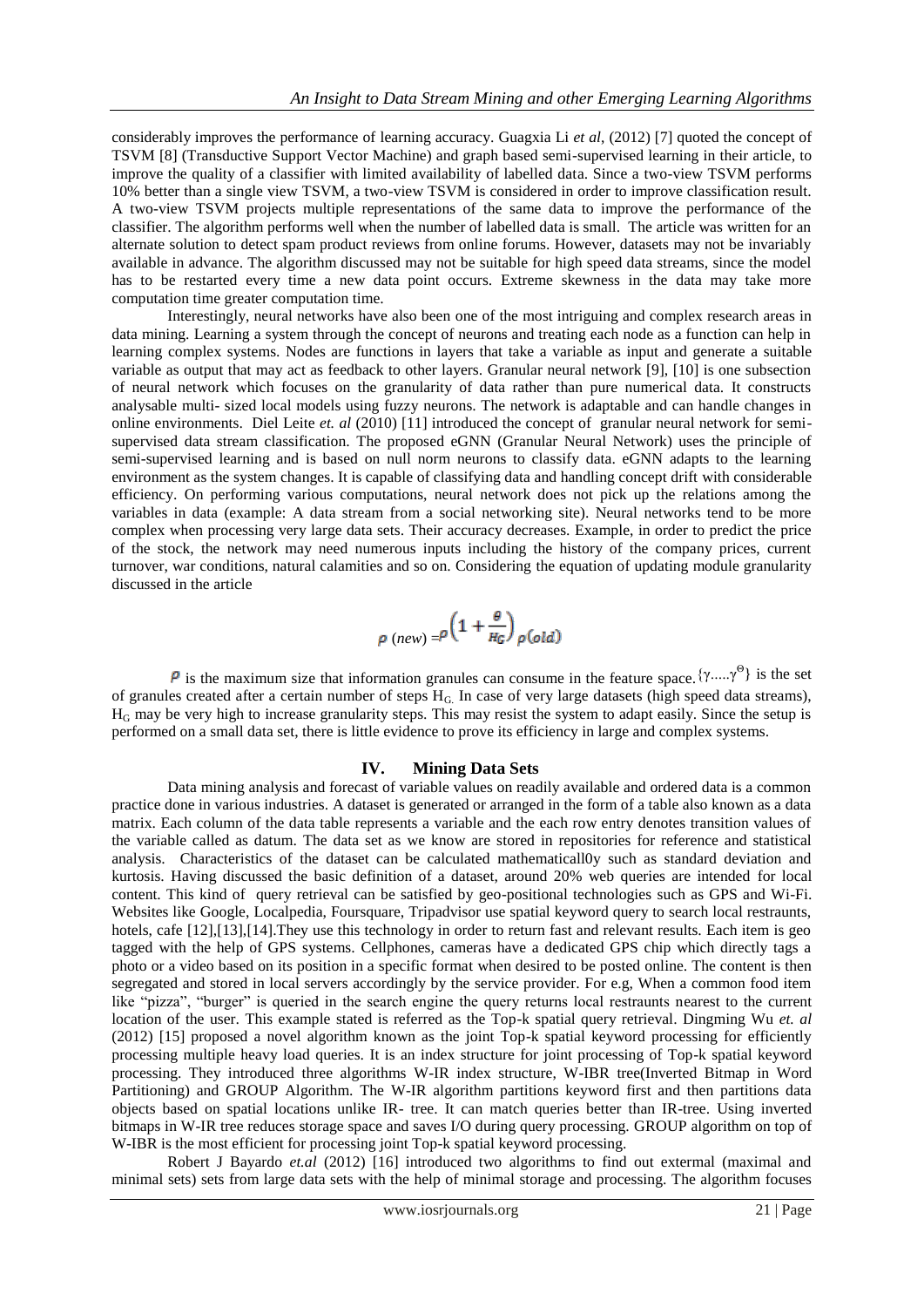on finding extermal sets using cardinality and lexicographic constraints. It is claimed to perform more efficiently to discover frequent item set as compared to GenMax(state of the art frequent item set discoverer)[17]. In this context extermal set is referred with maximal set. Maximal set on the other hand is an independent set that is not a subset of any other complete independent set. Consider it as a set Q such that every edge of a graph has at least one endpoint not in Q and every vertex not in Q has at least one neighbour in Q. On frequently analysing the algorithms are fast and easy to implement. They leverage index structures to reduce algorithm bottlenecks, and item frequency distributions to heuristically minimize the search space and improve locality. Moreover, Single item indexing strategy is specifically used to improve performance. Noticeably, AMS-Lex is significantly faster in finding extermal sets even in graphs. Accordingly the algorithm is tested on multi gigabyte data and not beyond 8GB. What happens for the time and space for extremely large datasets that is petabytes od data? Online data streams may significantly affect the performance of these algorithms, since the cardinality and lexicographic constraints may not always hold true for context drift. Furthermore, AMS-card and AMS-Lex need to scan the input twice to check if the data is memory resident. The algorithm may be improvised to process datasets in one pass. Memory management for extremely large datasets may be considered.

In the year 2010 Toon Calders *et. al* [18] introduced an innovative technique to approximate frequentness probability (of itemsets in large datasets) using central limit theorem [19]. Central limit theorem basically states that the defined mean and variance of large iterations of randomly distributed variables would be normally distributed. The technique is claimed to have much lower computation and overhead time than existing algorithms. Beyond that, an apriori framework has been used to approximate the frequentness probability. The project has been designed in GNU/Linux. There are some queries that have led to ambiguity in the framework such as criteria for sampling data from datasets could not be understood clearly (random samples taken). Wouldn't the computational time increase if the no. of samples exceed? (Taking random sample case) even if it leads to a better normal distribution compromising the processing time. The adjustment of minsup (minsupport) is not clearly specified in the framework.

# **V. Big Data**

We are living in an age where we are bombarded with data from numerous sources. The term Big data [20] has been coined to exhibit the size of data, industries are dealing presently. The data sets generated are so massive and complex that existing database management tools find it difficult to process this amount. The size of the data sets have crossed the range of petabytes and as of from 2012 analysis suggest that industries are dealing with data sets in the order of exabytes. Moreover, it is still growing with real time data generated by wireless sensor networks, mobile devices, cameras, social networking sites, search engines. Imagine, the kind of data generated in real time. As of 2012, about  $2.6x10^{18}$  bytes of data were created every day. In order to cope up to manage and analyse such quantity, researchers are continuously discovering new methods for an appropriate solution for specific requirements. Interesting open source projects like Apache Hadoop, Spark, MapReduce [21]-[25] are available for Big data processing and distributed file handling. Other than that, contributions are being made in the field by some researchers.

U Kang *et.al* (2012) [26] proposed a Big graph mining system Pegasus. The framework is built on top of MapReduce(Hadoop) to provide the edge of distributed processing. Pegasus is claimed to perform  $9.2X$  – 76X faster than its counterparts. Petabytes of data can be processed efficiently by this system. Basically 5 algorithms have been selected and designed to work in coalescence, Page Rank, Random Walk with Restart(RWR),diameter/radius estimation ,connected components, eigen solver. The system is developed to find patterns and anomalies in real world graphs. Testing the system with Yahoo web(2002 WWW crawler) and Twitter Who- follows-who graph(November 2009) gave a projection of anomalies in connected components. However, having used Hadoop as a base to develop the framework there may be some issues that may raise some concerns. Hadoop breaks data into pieces for store and query. Organizations may not detect patterns and learn insights from data due to undetected links within the data. Also, Hadoop is too slow for companies requiring query response in split second and costly to have a distributed set up.

## **VI. Feature Extraction**

An Abundant quantity of digital information is generated every day in real time with the help of mobility devices and high speed data processing systems. Having it discussed earlier, searching algorithms developed earlier are incompetent to return useful information to the user. One solution is to project or map patterns from an intricate information space into a manageable feature space. Raw data is split into data items that have a frequent pattern. The data items are then mapped to the feature space with the help of a specially designed function. For this reason the mapping of data items to the feature space is termed as feature extraction [27] e.g automatic indexing of textual data and image recognition. Feature extraction in case of low quality data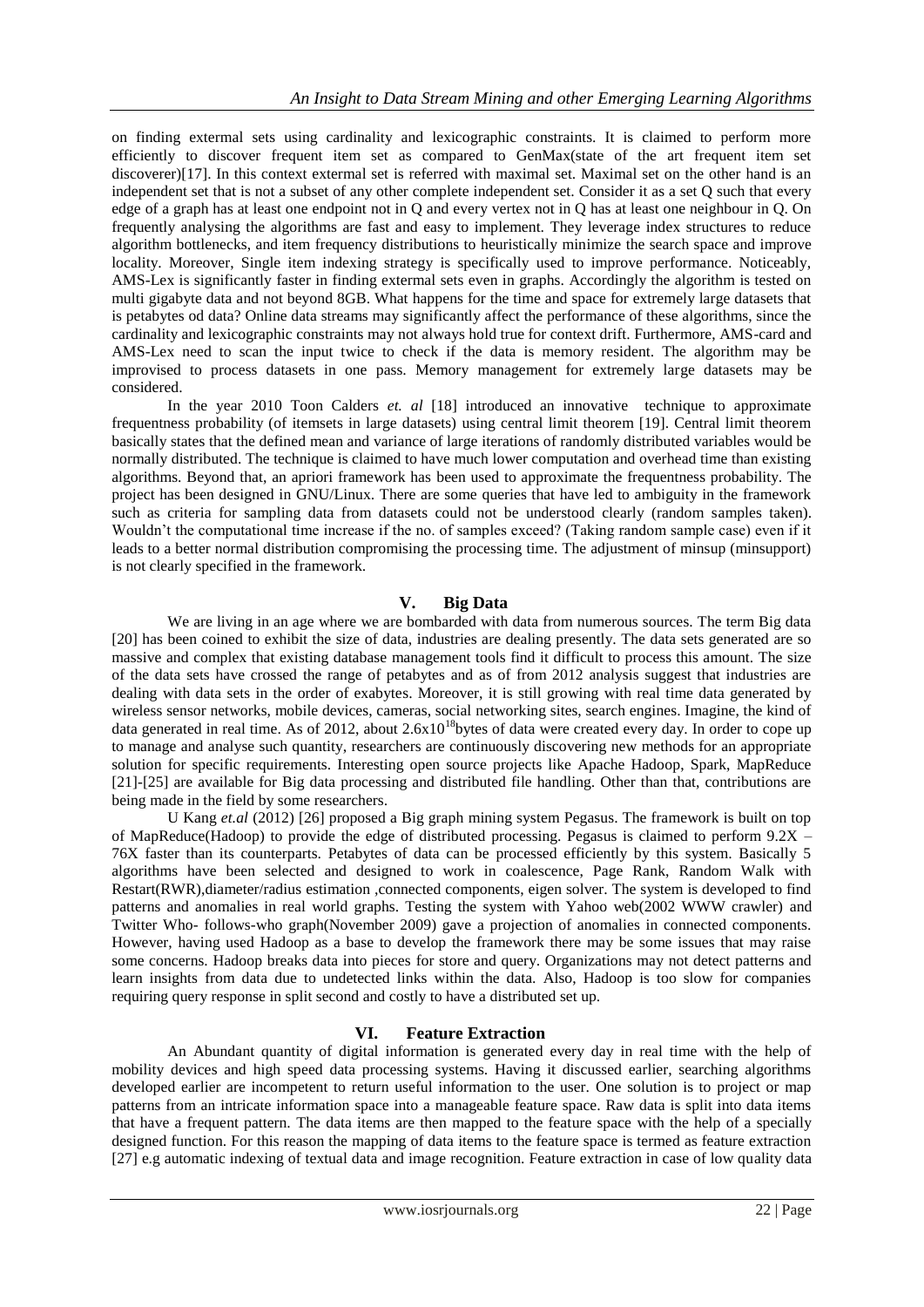can prove to be more complicated because of missing and erroneous values, the features extracted may not be accurate and may lead to undesired statistics.

Brian Quanz et.al (2012) [28] presented a technique for knowledge extraction on low quality data. The authors have proposed a technique based on sparse coding, which essentially attempts to find an embedding for the data by assigning feature values based on subspace cluster membership [29]. The current sparse coding is modified for different source and data distributions, to improve its shortcoming for better feature extraction. The system combines two algorithms which are sparse coding with regularization and weighted loss sparse coding. Data with no or little truth information can be utilized to extract information with the help of given auxiliary databases. Extraction of higher features can be discovered with the help of modified sparse code. The article also addresses the issue of knowledge transfer in case of heterogeneous data sources.

#### **VII. Conclusion**

This paper gives an insight of the trending and emerging technologies that are critical to manage the ever exploding digital content around the globe. Frameworks and algorithms are being researched rigorously, for revealing patterns and information statistically from petabytes and even exabytes of data. We provide an overview of the most favourable issues that are being handled in the field of knowledge discovery whether be the subdivision of computer science, bio-chemistry or genomes. Feature extraction has become an important area for research and is being applied in image recognition, video frame matching and other areas. Semisupervised learning environment is considered to be more efficient to learn from very few labelled data, this can be prove to perform well in case of certain amount of noise in the data. Big data is causing a concern in matters of physical storage, analysis and security and solutions are discovered for the issue. Data streams are ever flowing digitally from numerous sources and dynamic flexibility and efficiency for statistical analysis for current and future trends is expected from a framework. However, there are very few guarantees for 100% accuracy and efficiency from any framework or algorithm.

#### **References**

- [1]. *Semi-supervised learning*. Vol. 2. Cambridge: MIT press, 2006.
- [2]. Domingos, Pedro, and Geoff Hulten. "Mining high-speed data streams." *Proceedings of the sixth ACM SIGKDD international conference on Knowledge discovery and data mining*. ACM, 2000.
- [3]. Guyon, Isabelle, ed. *Feature extraction: foundations and applications*. Vol. 207. Springer, 2006.
- [4]. Panigrahi, Debmalya, et al. "Online selection of diverse results." *Proceedings of the fifth ACM international conference on Web search and data mining*. ACM, 2012.
- [5]. Matysiak, Martin. "Data Stream Mining." (2012).
- [6]. Jea, Kuen-Fang, and Chao-Wei Li. "A sliding-window based adaptive approximating method to discover recent frequent itemsets from data streams." *Proceedings of the International MultiConference of Engineers and Computer Scientists*. Vol. 1. 2010.
- [7]. Li, Guangxia, Kuiyu Chang, and S. Hoi. "Multi-View Semi-Supervised Learning with Consensus." (2012): 1-1.<br>[8] Loachims Thorsten "Transductive support vector machines " Chanelle et al (2006) (2006): 105-118
- [8]. Joachims, Thorsten. "Transductive support vector machines." *Chapelle et al.(2006)* (2006): 105-118.
- [9]. Zhang, Yan-Qing, et al. "Granular neural networks for numerical-linguistic data fusion and knowledge discovery." *Neural Networks, IEEE Transactions on* 11.3 (2000): 658-667.
- [10]. Pedrycz, Witold, and George Vukovich. "Granular neural networks." *Neurocomputing* 36.1 (2001): 205-224.
- [11]. Leite, Daniel, P. Costa, and Fernando Gomide. "Evolving granular neural network for semi-supervised data stream classification." *Neural Networks (IJCNN), The 2010 International Joint Conference on*. IEEE, 2010.
- [12]. De Felipe, Ian, Vagelis Hristidis, and Naphtali Rishe. "Keyword search on spatial databases." *Data Engineering, 2008. ICDE 2008. IEEE 24th International Conference on*. IEEE, 2008.
- [13]. Cao, Xin, et al. "Collective spatial keyword querying." *Proceedings of the 2011 ACM SIGMOD International Conference on Management of data*. ACM, 2011.
- [14]. Rocha-Junior, Joao B., et al. "Efficient processing of top-k spatial keyword queries." *Advances in Spatial and Temporal Databases*. Springer Berlin Heidelberg, 2011. 205-222.
- [15]. Wu, Dingming, et al. "Joint top-k spatial keyword query processing." *Knowledge and Data Engineering, IEEE Transactions on* 24.10 (2012): 1889-1903.
- [16]. Bayardo, Roberto J., and Biswanath Panda. "Fast Algorithms for Finding Extremal Sets." *SDM*. 2011.
- [17]. Gouda, Karam, and Mohammed J. Zaki. "Genmax: An efficient algorithm for mining maximal frequent itemsets." *Data Mining and Knowledge Discovery* 11.3 (2005): 223-242.
- [18]. Calders, Toon, Calin Garboni, and Bart Goethals. "Approximation of frequentness probability of itemsets in uncertain data." *Data Mining (ICDM), 2010 IEEE 10th International Conference on*. IEEE, 2010.
- [19]. Hoffmann-Jørgensen, Jørgen, and G. Pisier. "The law of large numbers and the central limit theorem in Banach spaces." *The Annals of Probability* (1976): 587-599.
- [20]. Zikopoulos, Paul, and Chris Eaton. *Understanding big data: Analytics for enterprise class hadoop and streaming data*. McGraw-Hill Osborne Media, 2011.
- [21]. Borthakur, Dhruba. "The hadoop distributed file system: Architecture and design." (2007).
- [22]. Zaharia, Matei, et al. "Spark: cluster computing with working sets." *Proceedings of the 2nd USENIX conference on Hot topics in cloud computing*. 2010.
- [23]. Dean, Jeffrey, and Sanjay Ghemawat. "MapReduce: simplified data processing on large clusters." *Communications of the ACM* 51.1 (2008): 107-113.
- [24]. Chu, Cheng, et al. "Map-reduce for machine learning on multicore." *Advances in neural information processing systems* 19 (2007): 281.